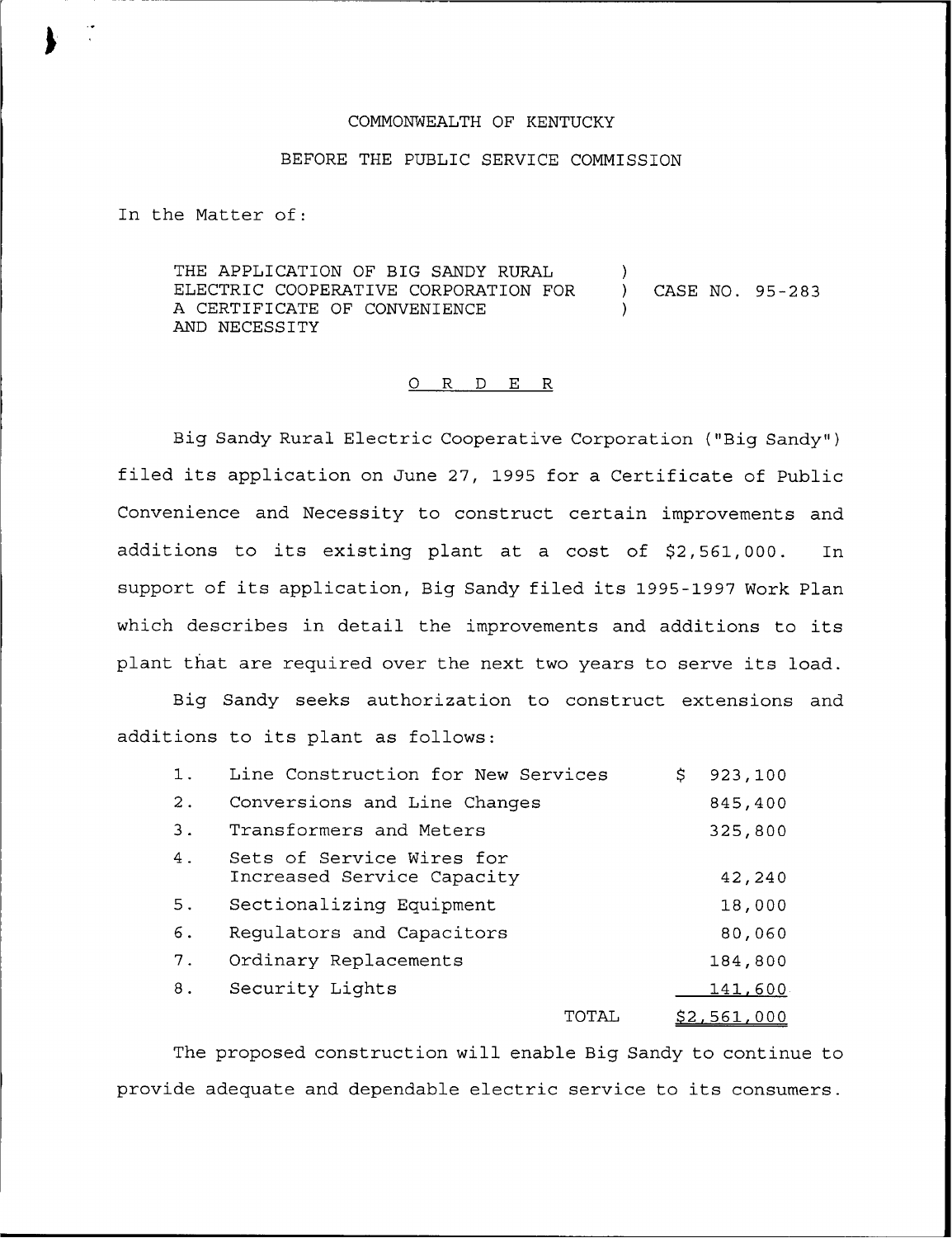The system improvements recommended in this Work Plan will not duplicate existing facilities and are needed to correct voltage problems, improve phase balance, and provide for improved service reliability.

The consulting engineers, Southern Engineering Company, who prepared Big Sandy's Work Plan, stated, "In preparing the Two-Year Work Plan, Southern Engineering Company did not draw a comparison between the measured voltage and the calculated voltage due to lack of information".<sup>1</sup> Big Sandy should provide a comparison between the measured voltage and the calculated voltage to confirm the accuracy of the calculated voltage study in its next Work Plan.

Big Sandy indicates that funding of the proposed construction will come from general funds, which will include the proceeds of a loan awaiting approval.

Based on the application and supporting 1995-1997 Work Plan, and being advised, the Commission finds that the proposed improvements and additions to be constructed by Big Sandy are necessary to provide adequate, reliable electric service to existing customers and anticipated new customers.

IT IS THEREFORE ORDERED that:

1. Big Sandy be and it hereby is granted <sup>a</sup> Certificate of Public Convenience and Necessity to construct the facilities described in its 1995-1997 Work Plan.

2. Big Sandy shall provide a comparison between the measured voltage and the calculated voltage to confirm the accuracy of the calculated voltage study in its next Work Plan.

 $\mathbf{1}$ 

Response to Order dated September 28, 1995.